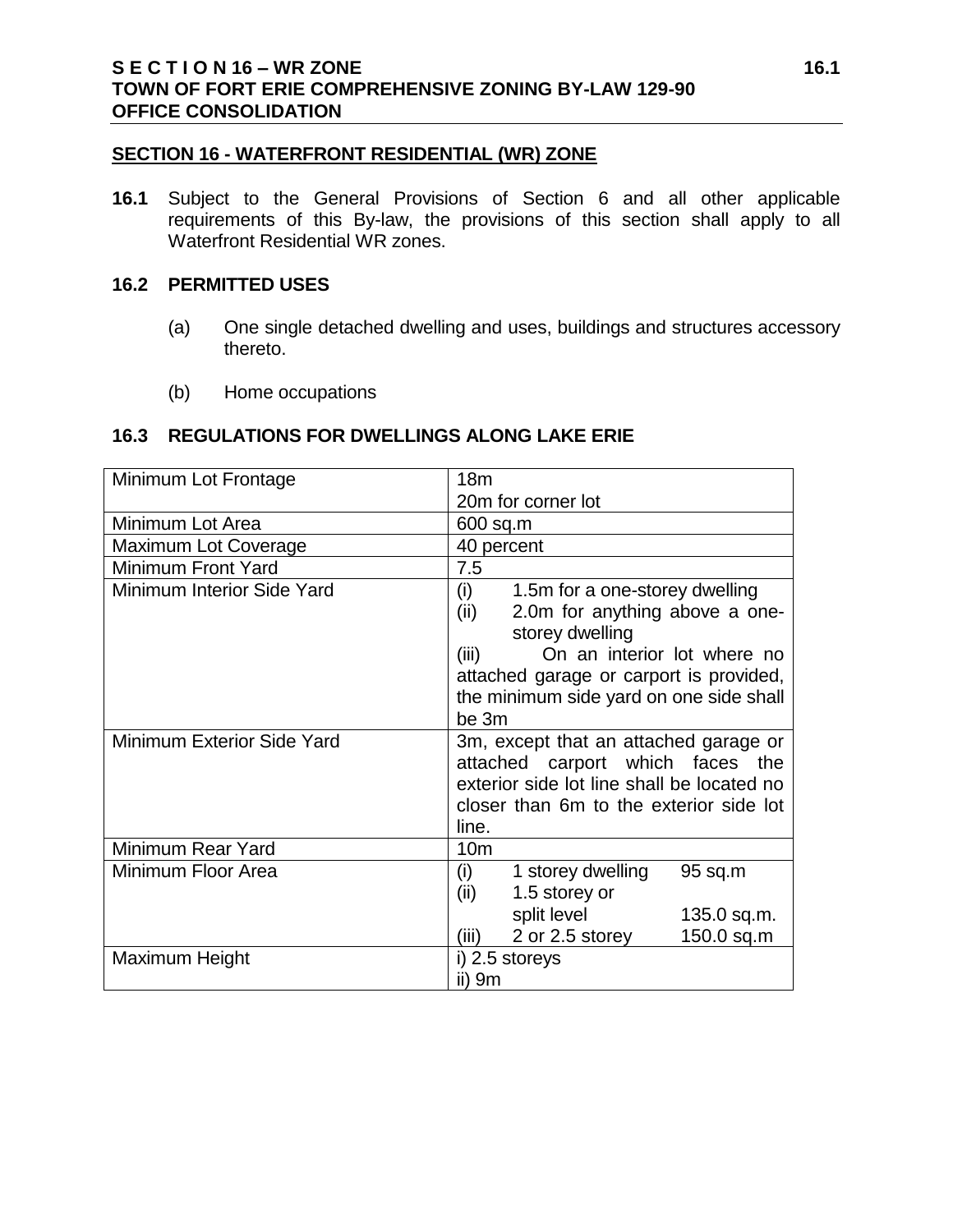#### **16.5 REGULATIONS FOR ACCESSORY STRUCTURES ALONG LAKE ERIE**

a) Notwithstanding the provision of 6.1 (b) accessory structures along the Lake Erie shall be permitted within the front yard subject to the following regulations:

| Minimum Front Yard                | 7.5 m                                                                                                                                                                       |
|-----------------------------------|-----------------------------------------------------------------------------------------------------------------------------------------------------------------------------|
| Minimum Interior Side Yard        | 1.0 <sub>m</sub>                                                                                                                                                            |
| <b>Minimum Exterior Side Yard</b> | 3m, except that an attached garage or<br>attached carport which faces the<br>exterior side lot line shall be located no<br>closer than 6m to the exterior side lot<br>line. |

### **EXCEPTIONS TO THE WATERFRONT RESIDENTIAL (WR) ZONE**

#### **WR-34 (129-1990) 657 Niagara River Parkway (FORMERLY R2-34)**

Nothing shall prevent the continued use of the lands indicated as WR-34 on Schedule "A" for a historical museum and uses, buildings and structures accessory thereto.

#### **WR-68 (129-1990) Edgemere Lane, south side, west of Kraft Road (FORMERLY R1- 68)**

Notwithstanding the provisions of the Waterfront Residential WR Zone, the use of the lands indicated as WR-68 on Schedule "A" shall comply with the following special regulations:

- (a) Minimum lot area 1200 sq.m.
- (b) Minimum floor area 185 sq.m.

### **WR-139 (129-1995) Yacht Harbor Road, south side (FORMERLY R1-139)**

These lands are zoned "Waterfront Residential WR-139 Zone" and all of the provisions that relate to lands zoned "Waterfront Residential WR Zone" by that by-law shall apply to those lands zoned "Waterfront Residential WR-139 Zone" except:

- (a) that notwithstanding the requirements of Subsection 6.5, the lands shall not be required to have frontage on a public street, and;
- (b) that notwithstanding the requirements of Subsection 5.151, the front lot line shall be the lot line that divides the lot from the Private Lane.

### **WR-143 (214-1995) 4217 Erie Road (FORMERLY R1-143)**

These lands are zoned "Waterfront Residential WR-143 Zone" and all of the provisions that relate to lands zoned "Waterfront Residential WR Zone" by that by-law shall apply to those lands zoned "Waterfront Residential WR-143 Zone" except: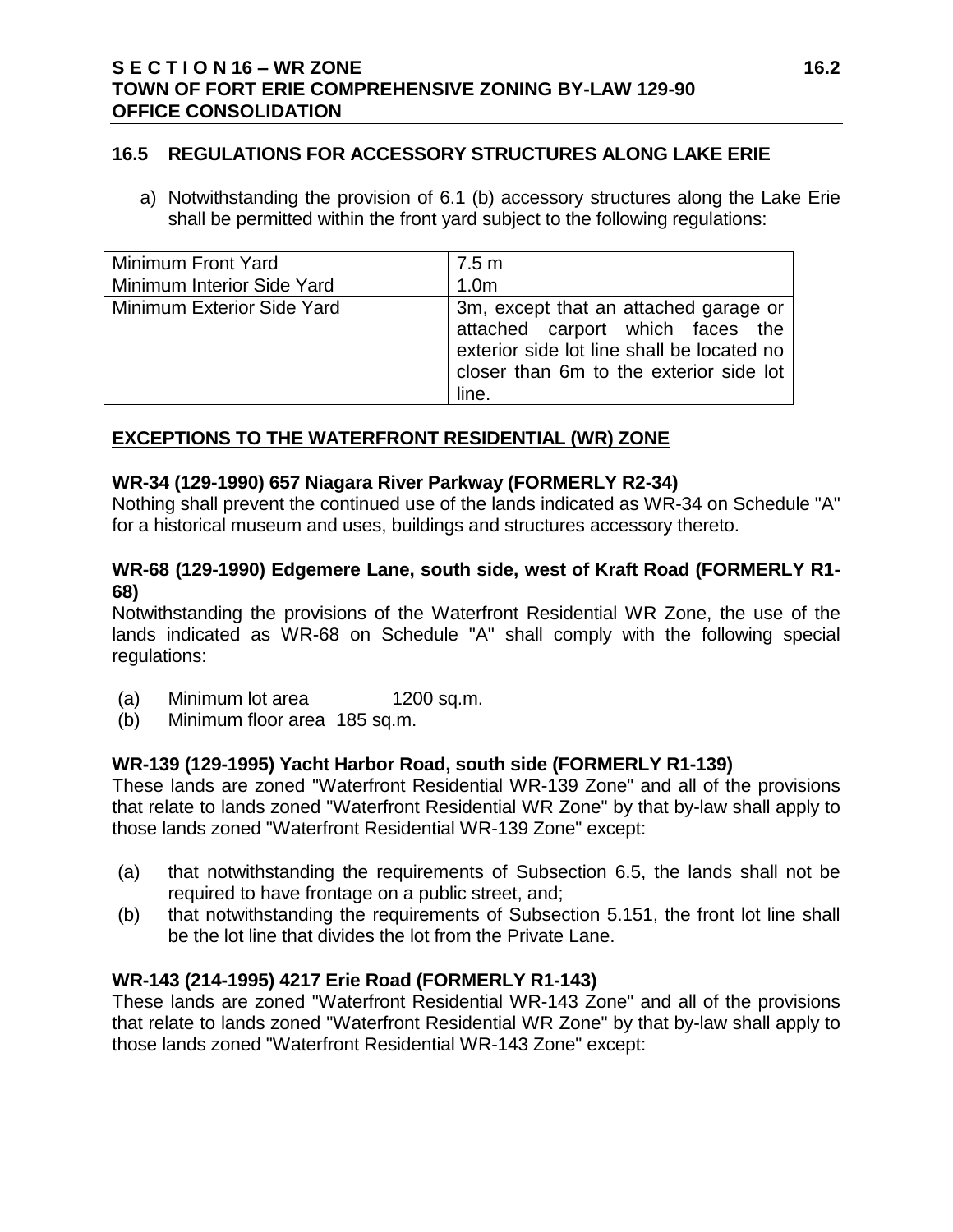### **S E C T I O N 16 – WR ZONE 16.3 TOWN OF FORT ERIE COMPREHENSIVE ZONING BY-LAW 129-90 OFFICE CONSOLIDATION**

(a) that notwithstanding the requirements of Subsection 16.2 (a), two single detached dwellings and uses, buildings and structures accessory thereto shall be permitted on these lands.

## **WR-147 (231-1995) Yacht Harbour Road, south side (FORMERLY R1-147)**

These lands are zoned "Waterfront Residential WR-147 Zone" and all of the provisions that relate to lands zoned "Waterfront Residential Zone" by this by-law shall apply to those lands zoned "Waterfront Residential WR-147 Zone" except:

- (a) that notwithstanding the requirements of Subsection 6.5 the lands shall not be required to have frontage on a public street, and;
- (b) that notwithstanding the requirements of Subsection 5.151, the front lot line shall be the lot line which divides the lot from the private lane.

### **WR-155 (145-1996) Erie Road, south side, east of Schooley Road (FORMERLY R2- 155)**

These lands are zoned "Waterfront Residential WR-155 Zone" and all of the provisions that relate to lands zoned "Waterfront Residential WR Zone" by this by-law shall apply to those lands zoned "Waterfront Residential WR-155 Zone" except that notwithstanding the requirements of Subsection 16.2, this property may continue to be used for the 41 existing cottage dwellings and not more than 2 additional cottage dwellings may be erected on the subject property to replace those destroyed by fire prior to July 25th, 1983; and that notwithstanding the requirements of Subsection 16.3, the 2 additional cottages may be rebuilt in the locations shown as A and B on Schedule A to By-law 145-1996.

### **WR-216 (214-1999) Lakecrest Court (FORMERLY R1-216)**

These lands are zoned "Waterfront Residential WR-216 Zone" and all of the provisions that relate to lands zoned "Waterfront Residential WR Zone" by this by-law shall apply to those lands zoned "Waterfront Residential WR-216 Zone" except:

- (a) That notwithstanding the requirements of section 16.3 the minimum lot frontage shall not be less than 11.7 metres and
- (b) That notwithstanding the requirements of Subsection 16.3 the minimum lot area shall not be less than .12 hectares, and
- (c) The minimum setback for all buildings and structures from the Lake Erie 100 year flood elevation of 177.2 metres G.S.C. shall not be less than 15 metres

# **WR-218 (214-1999) Lakecrest Court (FORMERLY R1-218)**

These lands are zoned "Waterfront Residential WR-218 Zone" and all of the provisions that relate to lands zoned "Waterfront Residential WR Zone" by this by-law shall apply to those lands zoned "Waterfront Residential WR-218 Zone" except: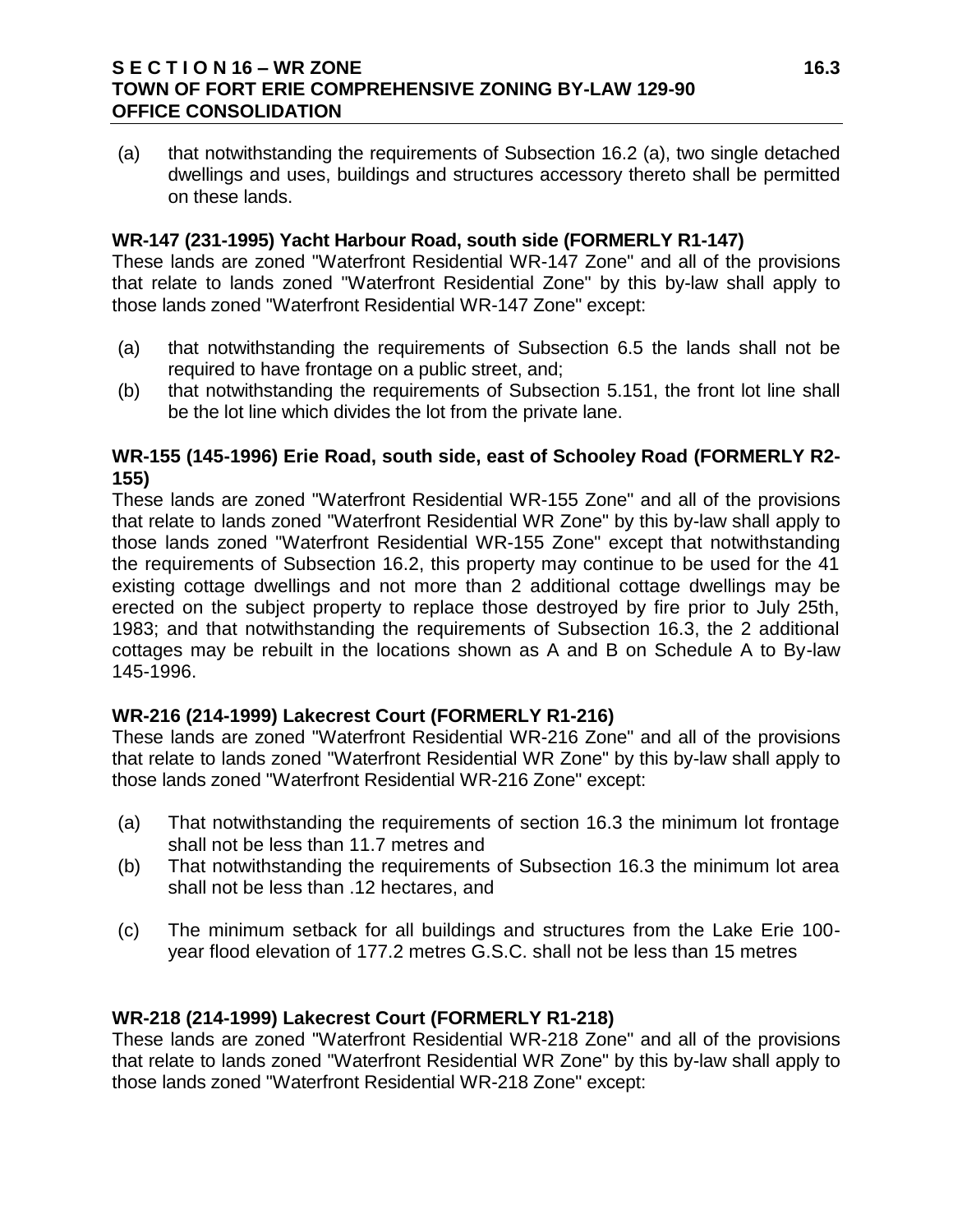## **S E C T I O N 16 – WR ZONE 16.4 TOWN OF FORT ERIE COMPREHENSIVE ZONING BY-LAW 129-90 OFFICE CONSOLIDATION**

- (a) That notwithstanding the requirements of Subsection 16.3 the minimum lot frontage shall not be less than 24.5 metres and
- (b) That notwithstanding the requirements of Subsection 16.3 the minimum lot area shall not be less than .18 hectares
- (c) That the minimum setback for all buildings and structures from the Lake Erie 100 year floodline, elevation of 177.2 metres. GSC shall not be less than 15 metres.

# **WR-227 (145-2000) North Shore Drive, west of Maple Leaf Avenue (FORMERLY R1-227)**

These lands are zoned "Waterfront Residential WR-227 Zone" and all of the provisions that relate to lands zoned "Waterfront Residential Zone" by this by-law shall apply to those lands zoned "Waterfront Residential WR-227 Zone" except:

- (a) that notwithstanding the requirements of Subsection 16.3, the minimum floor area shall not be less than 140 square metres;
- (b) That the minimum rear yard setback shall not be less than 10 metres except the minimum rear yard along Lake Erie shall be not less than 15 metres from the 100 year floodline of 177.2 metres referenced to in the Geodetic Survey of Canada Datum.

# **WR-377 (198-07, 103-07) 3817 TERRACE LANE (FORMERLY R3-377)**

These lands are zoned Waterfront Residential WR-377 Zone, and all of the provisions of By-law 129-90 as amended that relate to lands zoned Waterfront Residential WR Zone by this by-law shall apply to those lands zoned Waterfront Residential WR-377 Zone on the attached Schedule A subject to the following special provisions:

- a) A Minimum lot frontage of 6.18 metres.
- b) A Minimum lot area of 239.9 square metres.

# **WR-475 (69-12) 0 LAKESHORE ROAD, SOUTH SIDE, EAST OF BARDOL AVENUE, WEST OF LILIAN PLACE (FORMERLY R1-475)**

These lands are zoned Waterfront Residential WR-475 Zone, and all of the provisions of By-law No. 129-90 as amended that relate to lands zoned Waterfront Residential (WR) Zone by this by-law shall apply to those lands zoned Waterfront Residential WR-475 Zone on the attached Appendix 1 subject to the following special provisions:

> a) Notwithstanding the requirements of Subsection 6.47 Yard Setbacks for Lots Abutting Lake Erie, the minimum setback of the single family dwelling from the 1:100 year flood elevation as determined by the Niagara Peninsula Conservation Authority shall be not less than 15.1 metres.

### **WR-502 (38-2014) 3017 Thunder Bay Road**

These lands are zoned "Waterfront Residential (WR-502) Zone", and all of the provisions of By-law No. 129-90 as amended that relate to lands zoned "Waterfront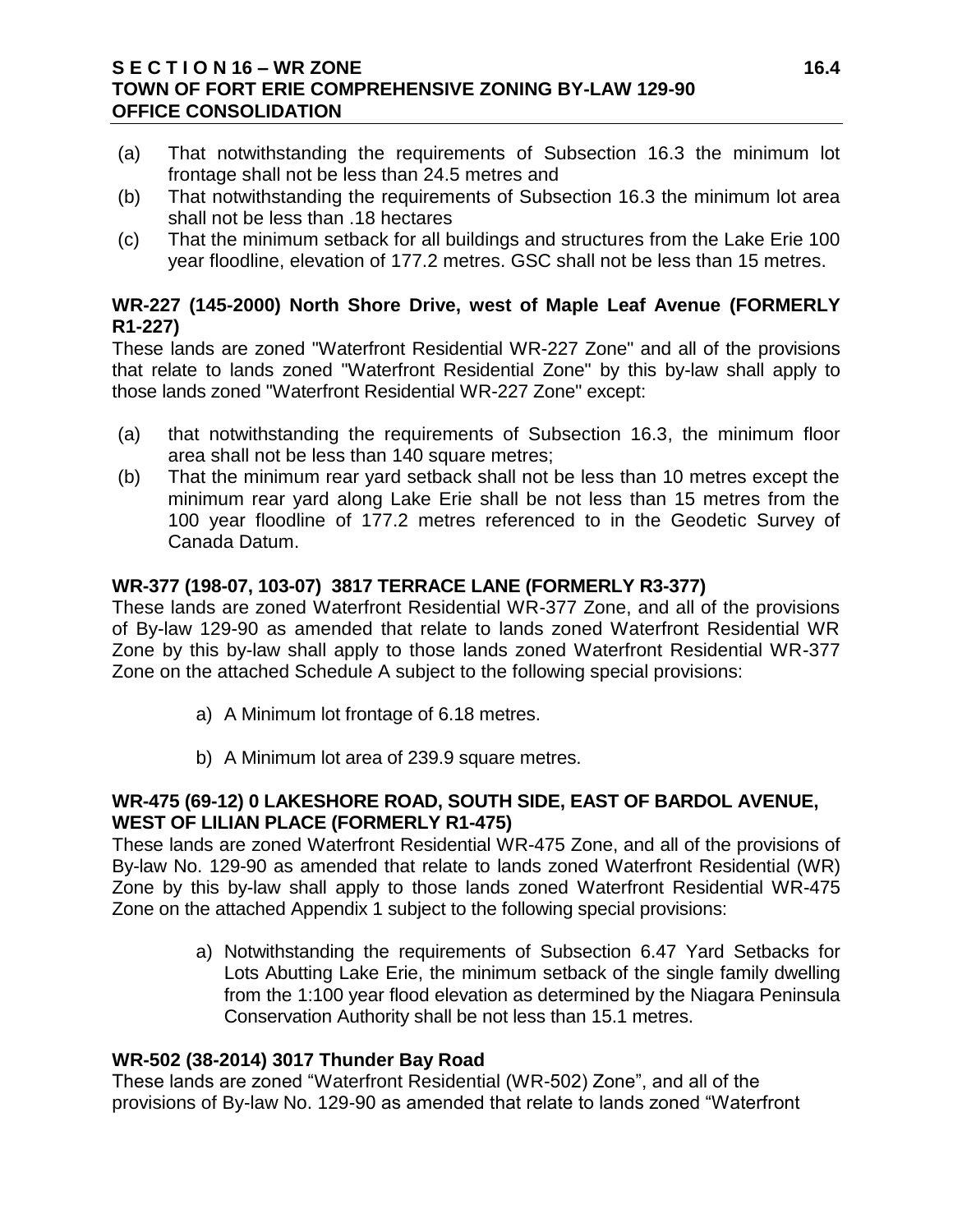#### **S E C T I O N 16 – WR ZONE 16.5 TOWN OF FORT ERIE COMPREHENSIVE ZONING BY-LAW 129-90 OFFICE CONSOLIDATION**

Residential (WR) Zone" by this by-law shall apply to those lands zoned "Waterfront Residential (WR-502) Zone" on the attached Appendix "1" shall be subject to the following special provisions:

> a) Notwithstanding the requirements of Subsection 6.47 Yard Setbacks for Lots Abutting Lake Erie, the minimum setback of the single detached dwelling from the 1:100 year flood elevation as determined by the Niagara Peninsula Conservation Authority shall be not less than 24.37 metres."

#### **WR-513 (20-2015) 873 Edgemere Road**

These lands are zoned "Waterfront Residential (WR-513) Zone", and all of the provisions of By-law No. 129-90 as amended that relate to lands zoned "Waterfront Residential (WR) Zone" by this by-law shall apply to those lands zoned "Waterfront Residential (WR-513) Zone" on the attached Appendix "1" shall be subject to the following special provisions:

- a) Notwithstanding the requirements of Subsection 6.47 Yard Setbacks for Lots Abutting Lake Erie, the minimum setback of the single detached dwelling from the 1:100 year flood elevation as determined by the Niagara Peninsula Conservation Authority shall be not less than 22.5 metres.
- b) Notwithstanding the requirements of Section 16.3 Regulations for Dwellings Along Lake Erie, the maximum height of the single detached dwelling shall be not more than 10.2 metres.

### **WR-564 (81-2016) South Side of Lakeshore Road, East of Albert Street**

These lands are zoned "Waterfront Residential WR-564 Zone", and all of the provisions of By-law No. 129-90 as amended that relate to lands zoned "Waterfront Residential (WR) Zone" by this by-law shall apply to those lands zoned "Waterfront Residential WR-564 Zone" on the attached Appendix "1" and shall be subject to the following provisions: